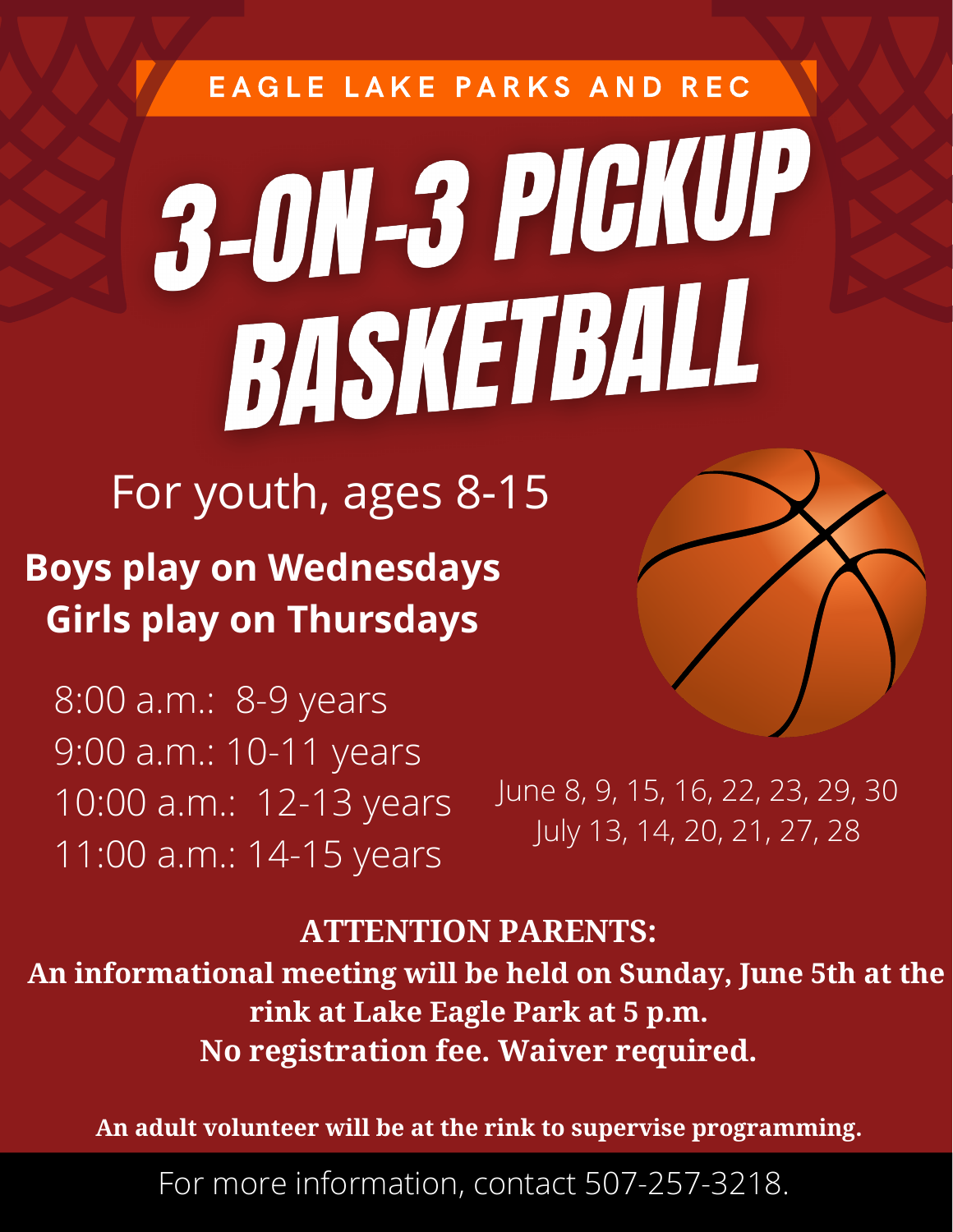

**Boys play on Mondays Girls play on Tuesdays** June 6,7,13,14,20,21,27,28 July 11,12,18,19,25,26

> **8:00 a.m.: 8-9 years 9:00 a.m.: 10-11 years 10:00 a.m.: 12-13 years 11:00 a.m.: 14-15 years**

## For youth, ages 8-15

 **ATTENTION PARENTS: An informational meeting will be held on Sunday, June 5th at the rink at Lake Eagle Park at 5 p.m.**

**No registration fee. Waiver required.** 

**An adult volunteer will be at the rink to supervise programming. No pre-registration required - just stop by during scheduled hours.**

**For more information, call 507-257-3218.**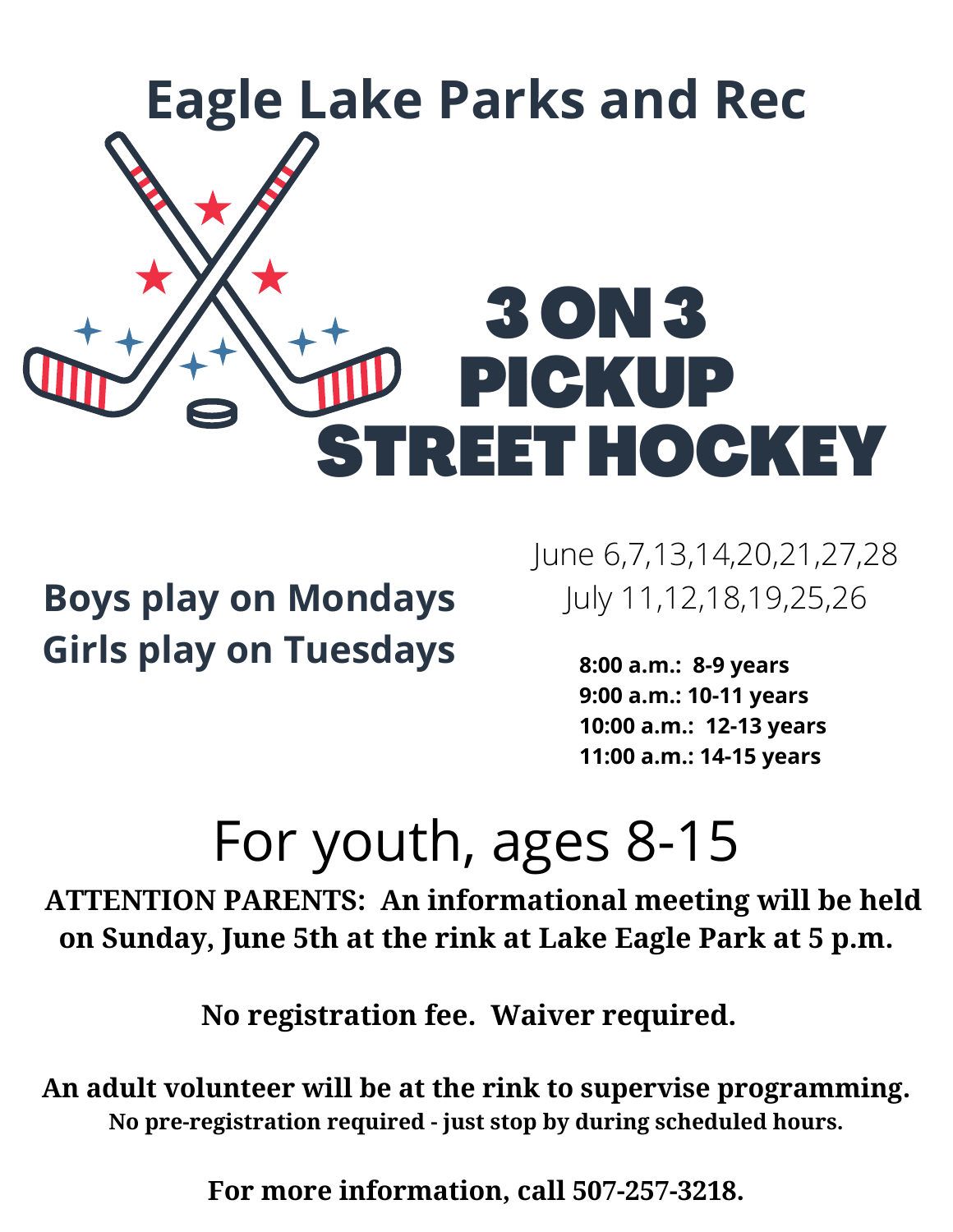#### **CITY OF EAGLE LAKE PARKS AND RECREATIONS DEPARMENT VOLUNTARY WAIVER OF LIABILITY AGREEMENT**

(This Document Affects Your Legal Rights. Read Carefully Before Signing)

I wish to participate in "**3 on 3 Basketball and/or Street Hockey**" (the "Activity").

The 3 on 3 basketball and hockey programming being offered is for recreational purposes only and is not structured to be competitive.

I state and affirm that:

- 1. My participation is voluntary. No one is forcing me to participate.
- 2. I acknowledge the Activity is NOT an ESSENTIAL service provided by the City.
- 3. I understand and acknowledge the Activity I am about to voluntarily engage in as a participant has certain risks. I understand these risks known or unknown, anticipated, or unanticipated may result in injury, death, illness, disease or damage to myself or my property, or to other persons and their property.

Risks might include bruises, cuts, sprains, strains, head injuries and broken bones.

- 4. In consideration of being allowed to participate in this Activity, I hereby personally assume all risks in connection with this Activity and I hereby agree to hold the City, its officials, employees, agents, and contractors harmless and I waive any right to make claims or bring lawsuits against the City or anyone working on behalf of the City for any injuries or damages related to the alleged negligence of the City.
- 5. This waiver does not apply to any injuries or damages that are the result of any willful, wanton, or intentional misconduct by the City or anyone acting on behalf of the City.
- 6. I understand that entering into and signing this agreement affects my legal rights and result in my giving up or waiving certain legal rights, and I accept this and sign this agreement of my own free will.
- 7. The terms of this agreement shall bind the members of my family, if I am alive, and my heirs, assigns and personal representatives if I am deceased.
- 8. My signature indicates I have read this entire document, understand it completely, acknowledge that it cannot be modified or changed in any way by oral representations, and agree to be bound by its terms.

| Name                     |              |          |  |
|--------------------------|--------------|----------|--|
| (Please Print Full Name) |              |          |  |
| Address:                 |              |          |  |
| City                     | <b>State</b> | Zip Code |  |